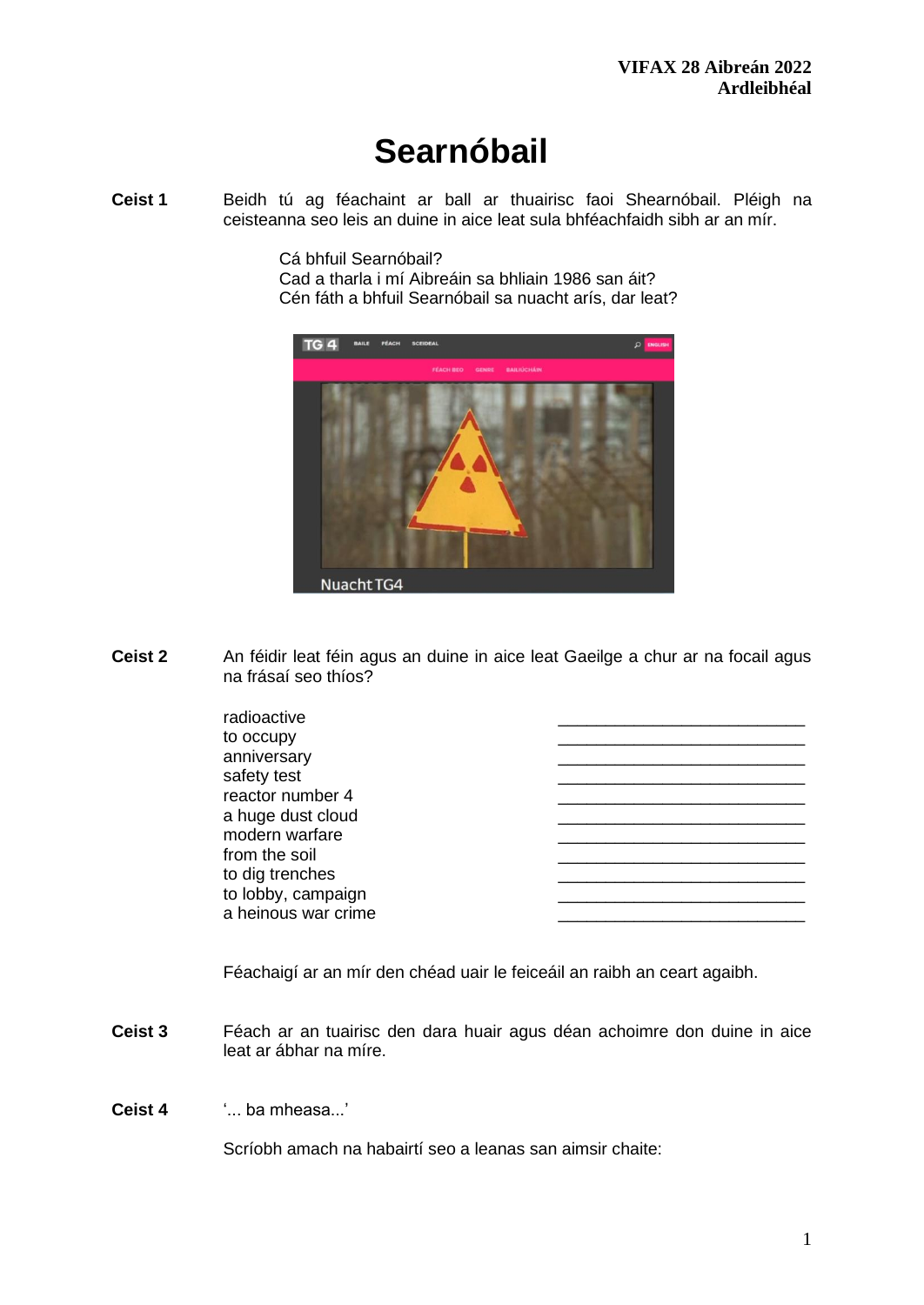- 1. Is duine aclaí mé.
- 2. Nach deirfiúracha iad?
- 3. Is aoibhinn léi an samhradh.
- 4. Is é sin an t-amhrán is measa.
- 5. Is é an t-ábhar is fearr liom.
- 6. An í do mháthair í?
- 7. Ní hiad Cathal agus Máire a théann ansin.
- 8. An duine falsa é?
- 9. Is fiú dul ann.
- 10. Is í an bhean is áille ar domhan í.
- **Ceist 5** Féach ar an sliocht thíos ón script. Líon na bearnaí leis an bhfoirm cheart de na briathra atá idir lúibíní. Éist leis an mír arís le do chuid freagraí a sheiceáil.

Coinneal á \_\_\_\_\_\_\_\_\_ (las) i mBaile Átha Cliath inniu ar lá cuimhneacháin Shearnóbail. Cothrom an lae seo in 1986, theip go tubaisteach ar thriail sábháilteachta ag ionad núicléach Shearnóbail san Úcráin. sábháilteachta ag ionad núicléach Shearnóbail san Úcráin. imoibreoir uimhir a ceathair agus \_\_\_\_\_\_\_\_\_ (séid) néal ollmhór dusta radaighníomhaigh thar an Aontas Sóivéadach agus an Eoraip.

Ag preasócáid ina \_\_\_\_\_\_\_\_\_ (bí) teifigh a tháinig go hÉirinn ón Úcráin le gairid i láthair inniu, dúirt Príomhfheidhmeannach na carthanachta Chernobyl Children International, Adi Roche, gur cor tubaisteach eile sa chogaíocht nua-aimseartha a bhí in iarrachtaí na Rúise le gairid seilbh a fháil ar ionad núicléach ansin. (scaoil) tuilleadh ábhar radaighníomhach ón ithir isteach san atmaisféar nuair a phléasc buamaí, nuair a \_\_\_\_\_\_\_\_\_ (déan) trinsí a thochailt agus nuair a \_ (tiomáin) feithiclí troma míleata sa limistéar thart ar an ionad, a dúirt sí.

Dúirt Raisa Carolan, a tháinig slán ón tubaiste in 1986 agus a \_\_\_\_\_\_\_\_\_ (uchtaigh) i gContae na Mí, go bhfuil sí an-bhuartha faoin tionchar atá ag an chogadh seo agus an t-ábhar radaighníomhach atá \_\_\_\_\_\_\_\_\_ (sceith) an athuair ar pháistí ina tír dhúchais. Tá cónaí ar os cionn 300,000 duine ar fad sa réigiún.

#### **Ceist 6** Díospóireacht Ranga:

*An t-aon réiteach atá ag an gcine daonna ar an athrú aeráide ná an chumhacht núicléach.*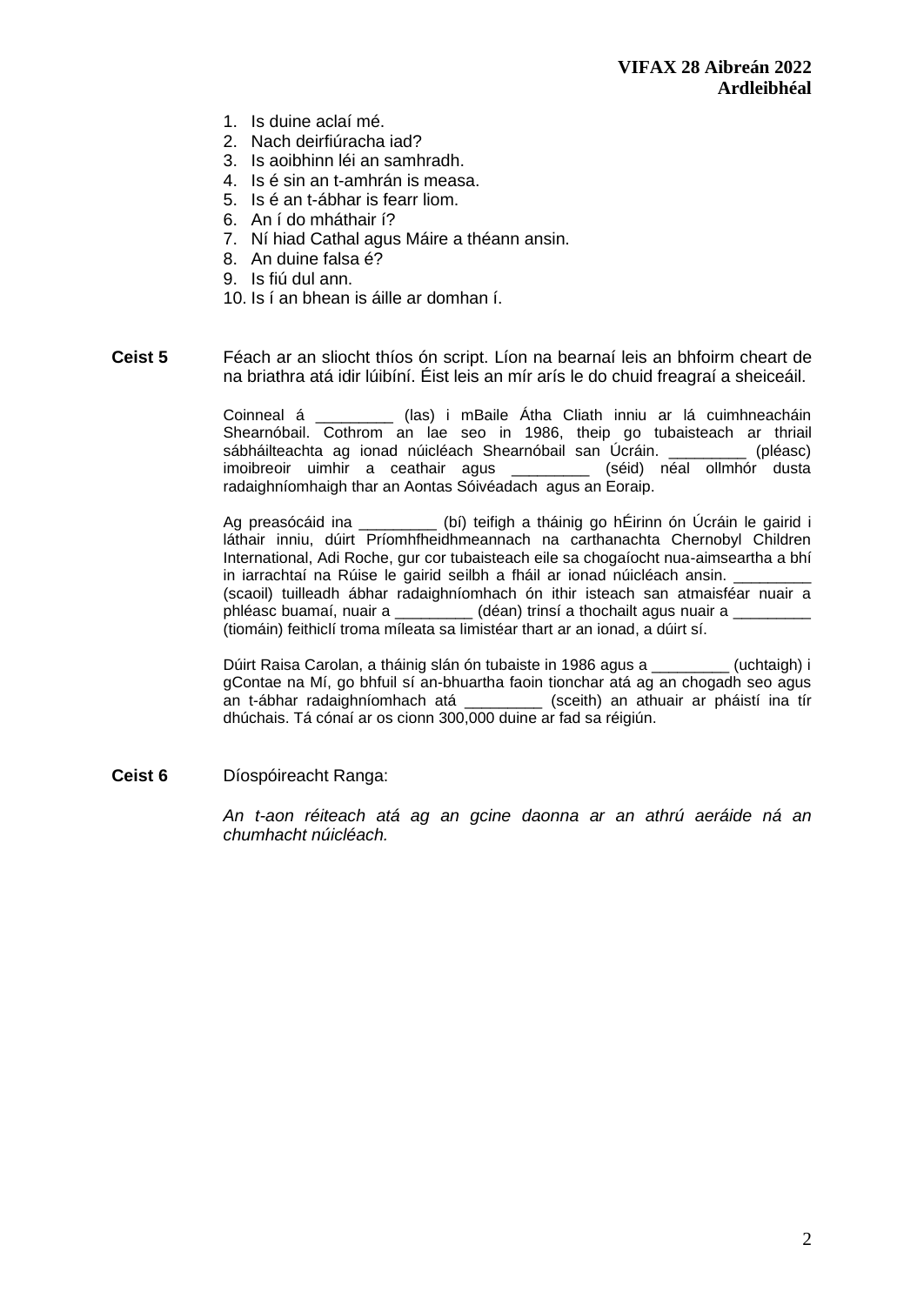# **Treoracha agus Freagraí**

**Ceist 1**

Is féidir gach beirt a chur ag plé na gceisteanna.

Cathair nach mór tréigthe í Searnóbail atá nócha ciliméadar ó thuaidh de Chív. Tógadh stáisiún núicléach sa cheantar agus baile speisialta, darb ainm Pripyat, do na hoibrithe in aice leis sna seachtóidí. Ar an 26 Aibreán 1986, phléasc imoibreoir 4 san ionad agus tharla an tubaiste núicléach ba mheasa riamh dá dheasca. Tá Searnóbail sa nuacht arís mar gheall ar an gcogadh san Úcráin. Tá na Rúisigh ag iarraidh seilbh a fháil ar an suíomh faoi láthair agus an-damáiste á dhéanamh acu agus iad ar an láthair. Tá ábhar radaighníomhach á scaoileadh isteach san atmaisféar arís mar tá na saighdiúirí Rúiseacha ag cur isteach ar an ithir san áit.

# **Ceist 2**

radioactive *radaighníomhach*  to occupy *seilbh a fháil ar* safety test *triail sábháilteachta*  a huge dust cloud *néal ollmhór dusta* from the soil *ón ithir* to dig trenches *trinsí a thochailt* 

anniversary *lá cuimhneacháin / cothrom an lae* reactor number 4 *imoibreoir uimhir a ceathair* modern warfare *cogaíocht nua-aimseartha* to lobby, campaign *stocaireachta a dhéanamh* a heinous war crime *coir chogaidh ghráiniúil* 

# **Ceist 3**

Tabhair deis do gach beirt achoimre a dhéanamh ar an tuairisc.

# **Ceist 4**

- 1. Is duine aclaí mé. *Ba dhuine aclaí mé.*
- 2. Nach deirfiúracha iad? *Nár dheirfiúracha iad?*
- 3. Is aoibhinn léi an samhradh. *B'aoibhinn léi an samhradh.*
- 4. Is é sin an t-amhrán is measa. *Ba é sin an t-amhrán ba mheasa.*
- 5. Is é an t-ábhar is fearr liom. *Ba é an t-ábhar ab fhearr liom.*
- 6. An í do mháthair í? *Arbh í do mháthair í?*
- 7. Ní hiad Cathal agus Máire a théann ansin. *Níorbh iad Cathal agus Máire a théadh ansin.*
- 8. An duine falsa é? *Ar dhuine falsa é?*
- 9. Is fiú dul ann. *B'fhiú dul ann.*
- 10. Is í an bhean is áille ar domhan í. *Ba í an bhean ab áille ar domhan í.*

# **Ceist 5**

Coinneal á **lasadh** i mBaile Átha Cliath inniu ar lá cuimhneacháin Shearnóbail. Cothrom an lae seo in 1986, theip go tubaisteach ar thriail sábháilteachta ag ionad núicléach Shearnóbail san Úcráin.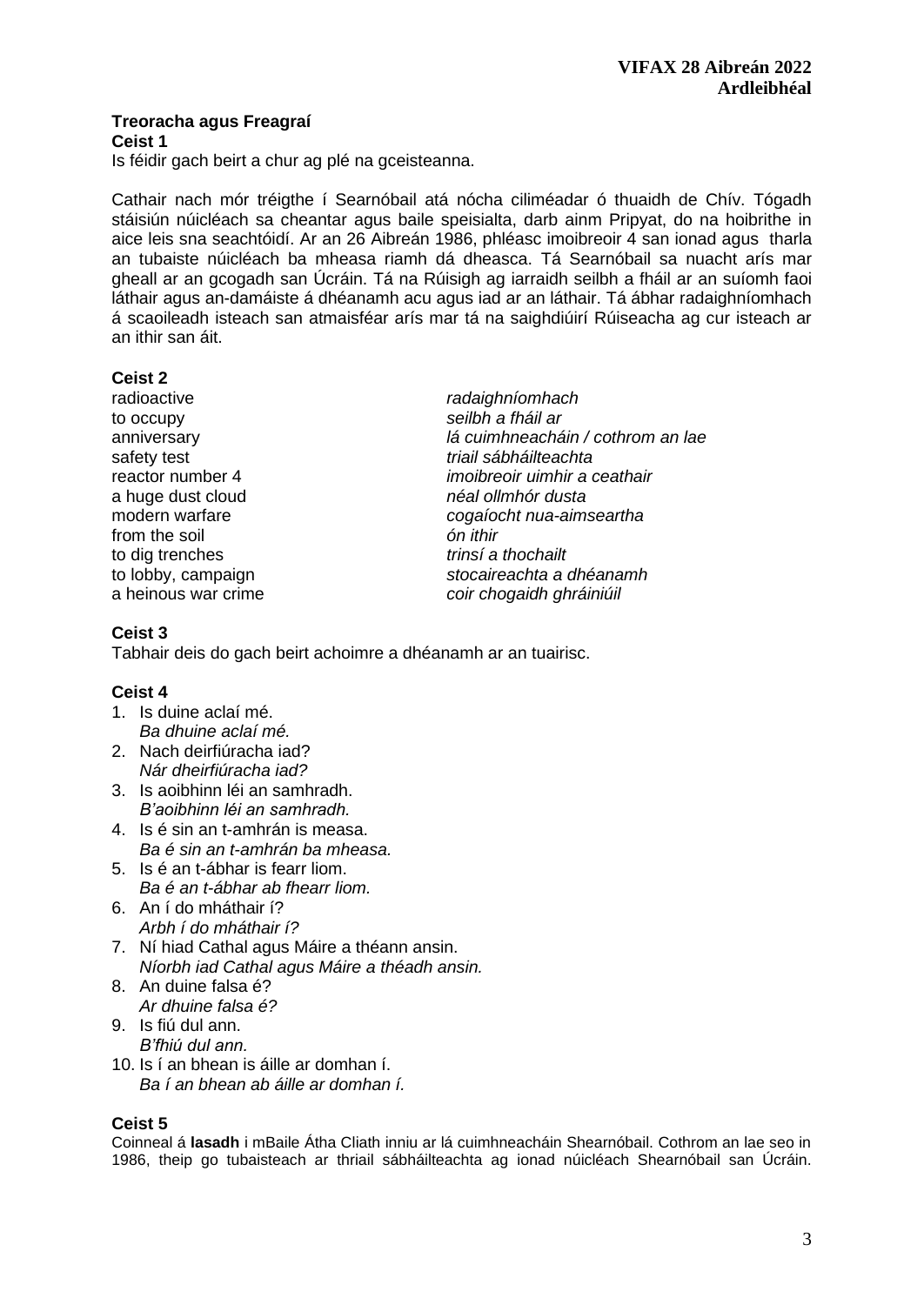**Phléasc** imoibreoir uimhir a ceathair agus **séideadh** néal ollmhór dusta radaighníomhaigh thar an Aontas Sóivéadach agus an Eoraip.

Ag preasócáid ina **raibh** teifigh a tháinig go hÉirinn ón Úcráin le gairid i láthair inniu, dúirt Príomhfheidhmeannach na carthanachta Chernobyl Children International, Adi Roche, gur cor tubaisteach eile sa chogaíocht nua-aimseartha a bhí in iarrachtaí na Rúise le gairid seilbh a fháil ar ionad núicléach ansin. **Scaoileadh** tuilleadh ábhar radaighníomhach ón ithir isteach san atmaisféar nuair a phléasc buamaí, nuair a **rinneadh** trinsí a thochailt agus nuair a **tiomáineadh** feithiclí troma míleata sa limistéar thart ar an ionad, a dúirt sí.

Dúirt Raisa Carolan, a tháinig slán ón tubaiste in 1986 agus a **uchtaíodh** i gContae na Mí, go bhfuil sí an-bhuartha faoin tionchar atá ag an chogadh seo agus an t-ábhar radaighníomhach atá **sceite** an athuair ar pháistí ina tír dhúchais. Tá cónaí ar os cionn 300,000 duine ar fad sa réigiún.

#### **Ceist 6**

Is féidir díospóireacht ranga a dhéanamh.